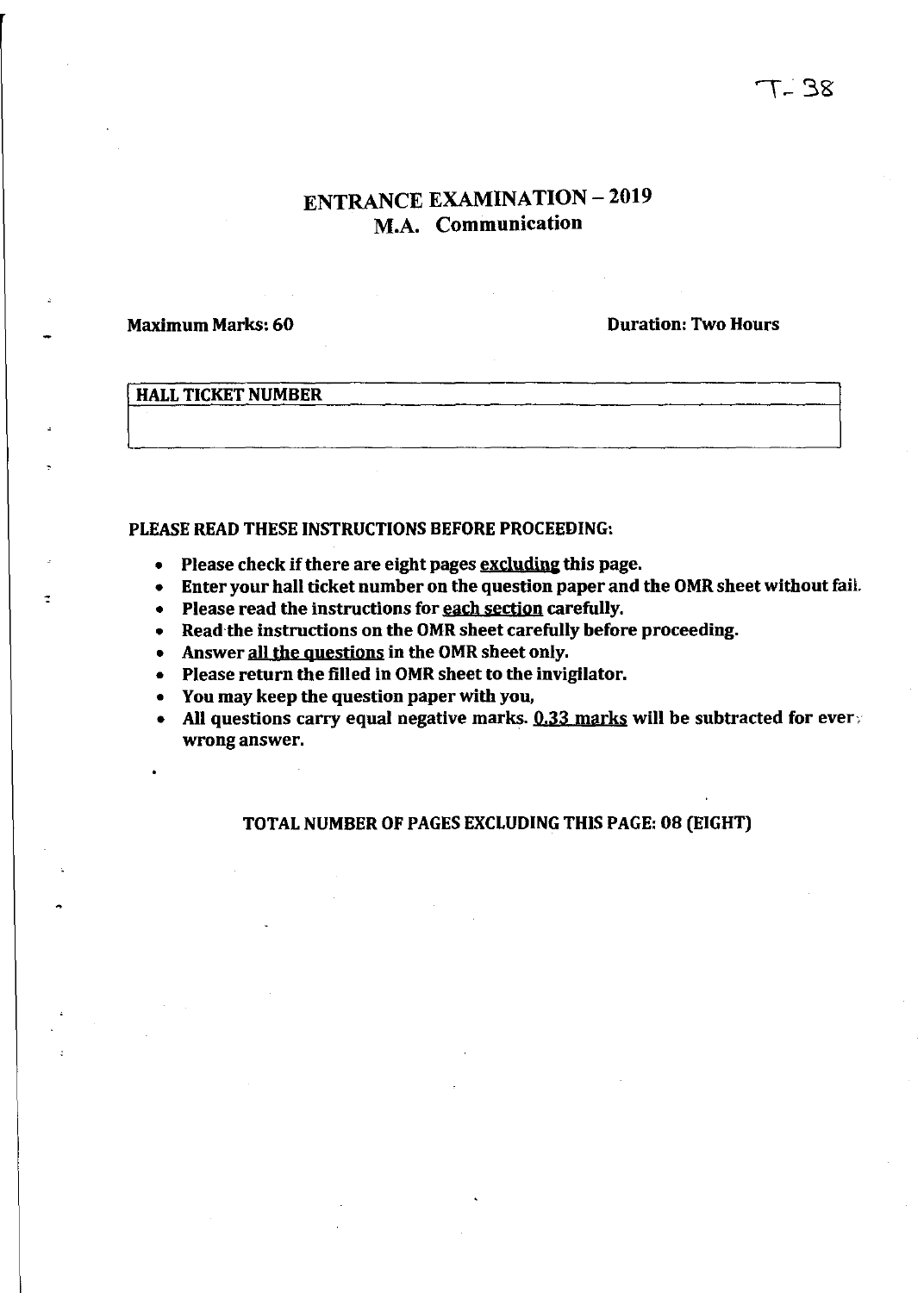# I. GENERAL & MEDIA AWARENESS: (1x30=30 MARKS)

### Enter the correct answer in the OMR sheet

- 1. Who is the President of Sri Lanka? A) Ranil Wickremesinghe B) Maithripala Sirisena C) Chandrika Kumaratunga D) Mahinda Rajapaksa
- 2. Which of these historic monuments was recently damaged in a fire? A) Eiffel Tower B) Notre Dame Cathedral C) Big Ben D) Burj Khalifa
- 3. Alphabet is the parent company of this tech giant: A) Facebook B) WhatsApp C) Amazon D) Google
- 4. National Film Archive of India is located in: A) Madras B) Hyderabad C) Kolkata D) Pune
- 5. Who was the first recipient of the Chameli Devi Jain Award for Outstanding Women Media Person? A) Homai Vyarawalla B) Neerja Chowdhury C) Prabha Dutt D) Sucheta Dalal

- 6. The book 'The Hit Girl' is the autobiography of A) Rekha B) Hema Malini C) Asha Parekh D) Kareena Kapoor
- 7. Which of the following educational institutions announced the establishment of the Amartya Sen Chair in Inequality Studies? A) University of Oxford B) London School of Economics C) New York University D) University of Chicago
- 8. Which Indian personality has been chosen for Russia's highest civilian award "Order of St Andrew the Apostle"? A) Mary Kom B) Narendra Modi C) Amitabh Bachchan D) Azim Premji
- 9. Which of these is not a web streaming service? A) Eros Now B) Tata Sky C) Voot D) Sony Hotstar
- 10. The Ministry of Electronics and Information Technology asked Apple and Google to take down which video-sharing app from their app stores: A) Youtube B) Vimeo C) Dailymotion D) TikTok

1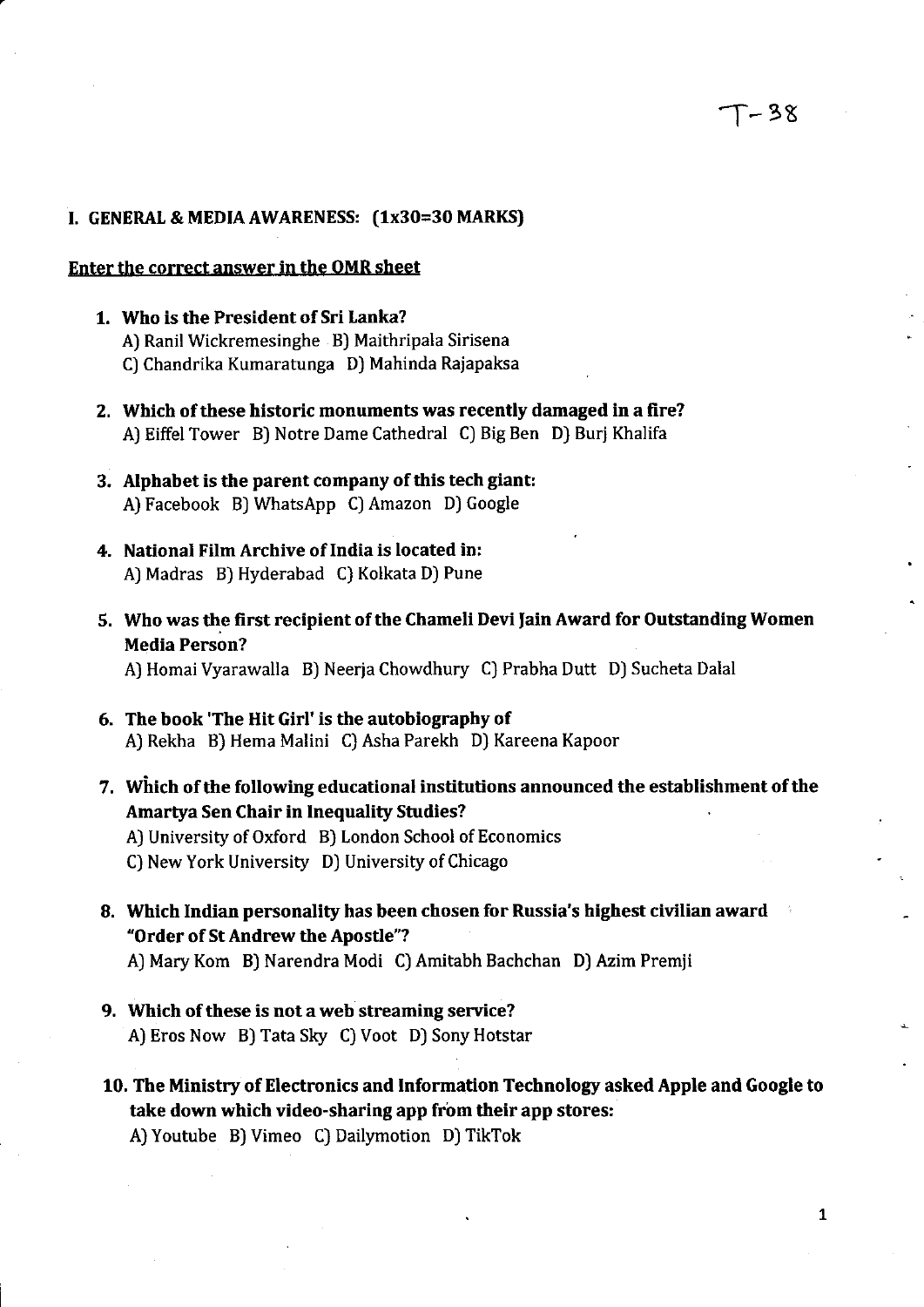----- --------

- 11. Dutee Chand and Sudha Singh have represented India in which sport? A) Cricket B) Track and field C) Gymnastics D) Hockey
- 12. Name the CEO of a popular microblogging site who was summoned by the Indian Parliamentary Committee on Information Technology to depose before it. A) Jack Dorsey B) Alex Jones C) Sheryl Sandberg D) Sundar Pichai
- 13. Who among the following become the official partner for VIVO Indian Premier League (IPL) to boost the digital gaming?

A) Dreamll B) Betfair C) 1XBET D) FanDuel

- 14. Telcom Regulatory Authority of India (TRAI) was set-up in the year: A) 1985 B) 1997 C) 2001 D) 2012
- 15. Indians can now visit this religious place in Pakistan without a visa: A) Kartarpur Sahib B) Sacha Sauda C) Sacha Khand D) Beri Sahib
- 16. The image of M87 was a result of a remarkable collaborative effort by ten laboratories around the world. M87 is a:

A) Dwarf Star B) Comet C) Moon of Jupiter D) Black Hole

17. Reuter's reporters Wa Lone and Kyaw Soe 00 who won the 2019 Pulitzer Prize for international reporting were jailed in which. country?

A) Indonesia B) Bangladesh C) Myanmar D) Philippines

18. HDMI stands for:

 $\overline{\mathcal{L}}$ 

- A) High Definition Media Interface B) High Density Multimedia Inverter
- C) High Definition Multimedia Interface D) High Definition Musical Inverter
- 19. Congress President Rahul Gandhi contested from Wayanad (Kerala) and another constituency. The other constituency is:

A) Rai Bareli B) Amethi C) Varanasi D) Kanpur

20. Which of the following countries elected a television comedian as its President recently?

A) Ukraine B) Kyrgyzstan C) Estonia D) Azerbaijan

## 21. Who is the CEO of ICICI bank?

A) Aditya Puri B) San deep Bakhshi C) Arjit BasuD) Sunil Mehta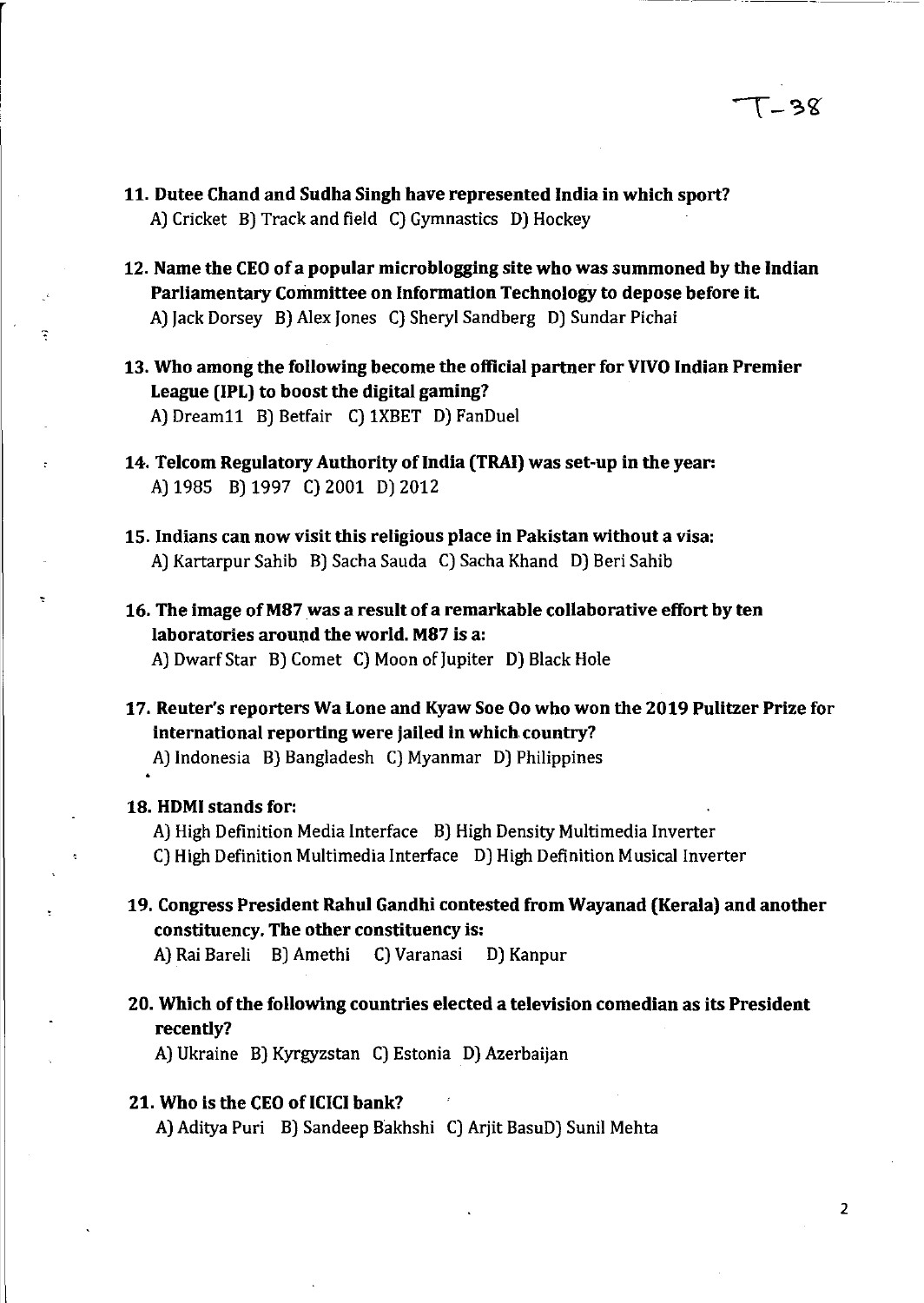22. Name the book written by the team of the fact-checking website 'AIt News'.

A) India Misinformed: The Right Story B) India Misinformed: Fighting Fake News C) India Misinformed: The True Story D) India Misinformed: Getting Authentic News

23. The apex national governing body for Cricket in India is: A) IPL B) ICL C) ICC D) BCCI

r----

24. Who has been appointed as the first-ever woman Vice-Chancellor of lamia Millia Islamia University (JMI)?

A) Najma Akhtar B) Zahra Nigah C) Sarwat Zahra D) Shanaz Nabi

25. Which Indian hockey player has been named as member in Olympic Council of Asia (OCA) Standing Committee?

A) Sardar Singh B) Manpreet Singh C) Oilip Tirkey 0) Sandeep Singh

26. The Chief Minister of Madhya Pradesh is:

A) Jyotiraditya Scindia B) Kamal Nath C) Sachin Pilot 0) Shivraj Singh Chauhan

27. 'The Verdict', an analytical history of Indian elections, is co-authored by this psephologist and media personality:

A) Ashok Lahiri B) Prannoy Roy C) Yogendra Yadav D) Shekhar Gupta

28. Which of the following won the Academy Award for Best Foreign Language Film, 2019?

A) Cold War B) Capernaum C) Never Look Away 0) Roma

29. What is the shape of the torch unveiled for the Tokyo Olympics 2020?

A) Trumpet B) Cherry Blossom C) Fencing sword D. Lamp

30. What is the term used to refer to film and video content provided via a high speed Internet connection rather than a cable or satellite provider?

A) Satellite internet channel  $B$ ) High broadband  $C$ ) Over the top  $D$ ) Social media wire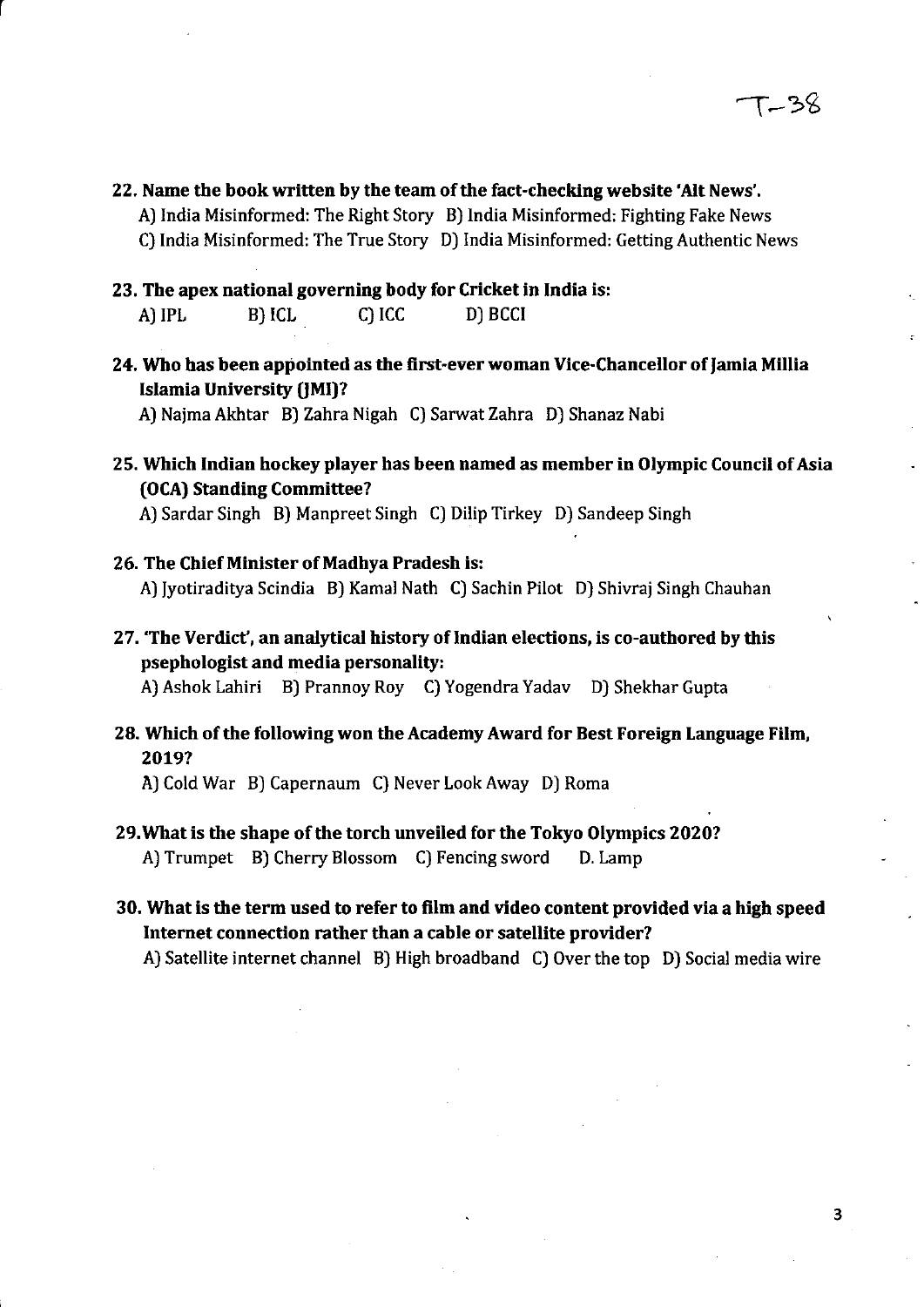4

# II. LANGUAGE COMPETENCE

This section assesses your ability to work with the English language in terms of reading, analyzing and understanding and applying the rules of grammar and word usage.

# Section I: GRAMMAR  $(10 X1 = 10 \text{ marks})$

# Complete the following sentences by filling in the blank with the word/phrase that will construct a grammatically correct sentence:

- 31. Absence **the heart grow fonder.** A) Can B) Makes C) Develops D) Will
- 32. In an effort to mollify the candidate, the party has appointed her as  $\frac{1}{\sqrt{1-\frac{1}{n}}}$  State unit vice-president.

A) Its B) It's C) Their D) They're

- 33. She said that you have \_\_\_ forgiven. A) Be B) Is C) Been D) Were
- 34. pollution control measures are expensive, many Industries hesitate to adopt them.

A) Although B) However C) Because, D) Despite

- 35. Shabana Azmi is an actor gets written about a lot. A) Whom B) Whose C) Who D) Which
- 36. The army's plan to be in charge has made the protesters \_\_\_ and distrustful. A) Wary B) Weary C) Very D) Vary
- 37. Apple accused QualComm of \_\_\_\_\_\_ advantage of its dominant position in the market.

A) Holding B) Giving C) Taking D) Took

- 38. The students tend to come late to class in the first week, because they are not used to \_\_\_\_\_\_\_\_ early. A) Get up B) Getting up C) Got up D) Getting
- 39. At times he gets very angry, and then no one can \_\_\_\_\_\_\_ him. A) Prevent B) Humble C) Mollify D) Satisfy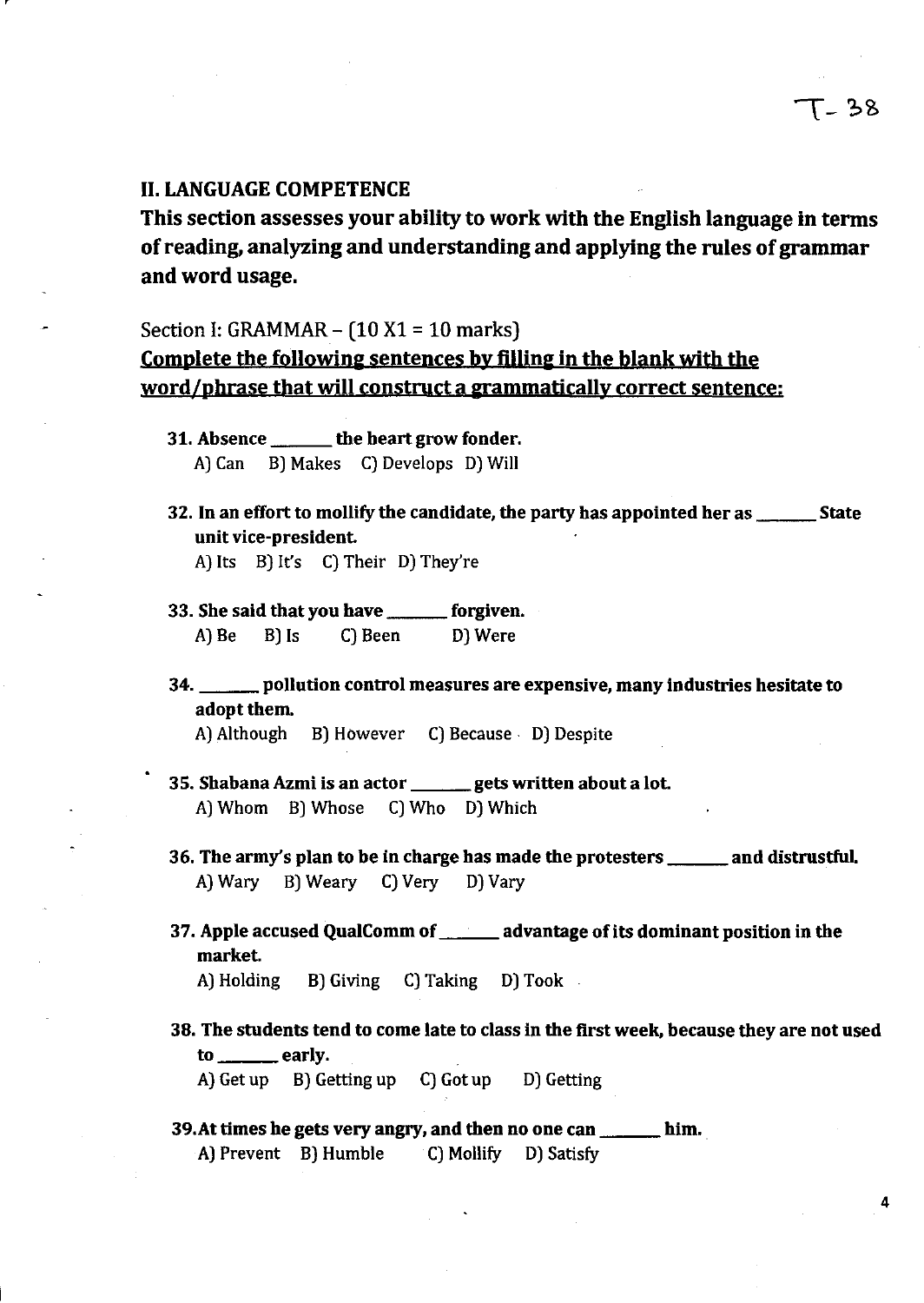40. When she parted \_\_\_ her parents, her eyes were full of tears. A) To  $B$ ) Away C) Off D) With

# Section 2: WORD USE AND ABUSE - (10X1= 10 MARKS) In the following sentences, choose the correct word from the options provided.

- 41. Ramesh is not for this kind of work. A) Cut in B) Showed in C) Cut out D) Made of
- 42. I attended \_\_\_\_\_\_ parties than I did last year. A) Little B) Less C) Many 0) Fewer
- 43. I'm not sure we will be able to attend the wedding. A) Wither B) Whether C) Weather D) Wheather
- 44. The clouds of suspicion will clear \_\_\_\_\_\_\_ soon. A) Up B) Away C) Off D) By
- 45. There is no greater agony than \_\_\_\_\_\_\_ an untold story inside you. A) Bearing B) Baring C) Blaring D) Beering
- 46. He was \_\_\_\_\_\_ to admit to being wrong. A) Loath B) Loathe C) Loat D) Lout
- 47. Raman was \_\_\_\_\_\_\_ by the English King. A) Nighted B) Nighed C) Knighted D) Knigretted

# 48. The king died  $\Box$

r

A) Hareless B) Heirless C) Hairless 0) Airless

49. After much fanfare, the eighth and final season of The Game of Thrones \_\_\_\_\_\_ on air last Sunday.

A) Showed B) Broadcasted C) Went D) Came

50. In a good essay, you should \_\_\_\_\_ important opinion on the subject. A) Site B) Cite C) Sight D) Seat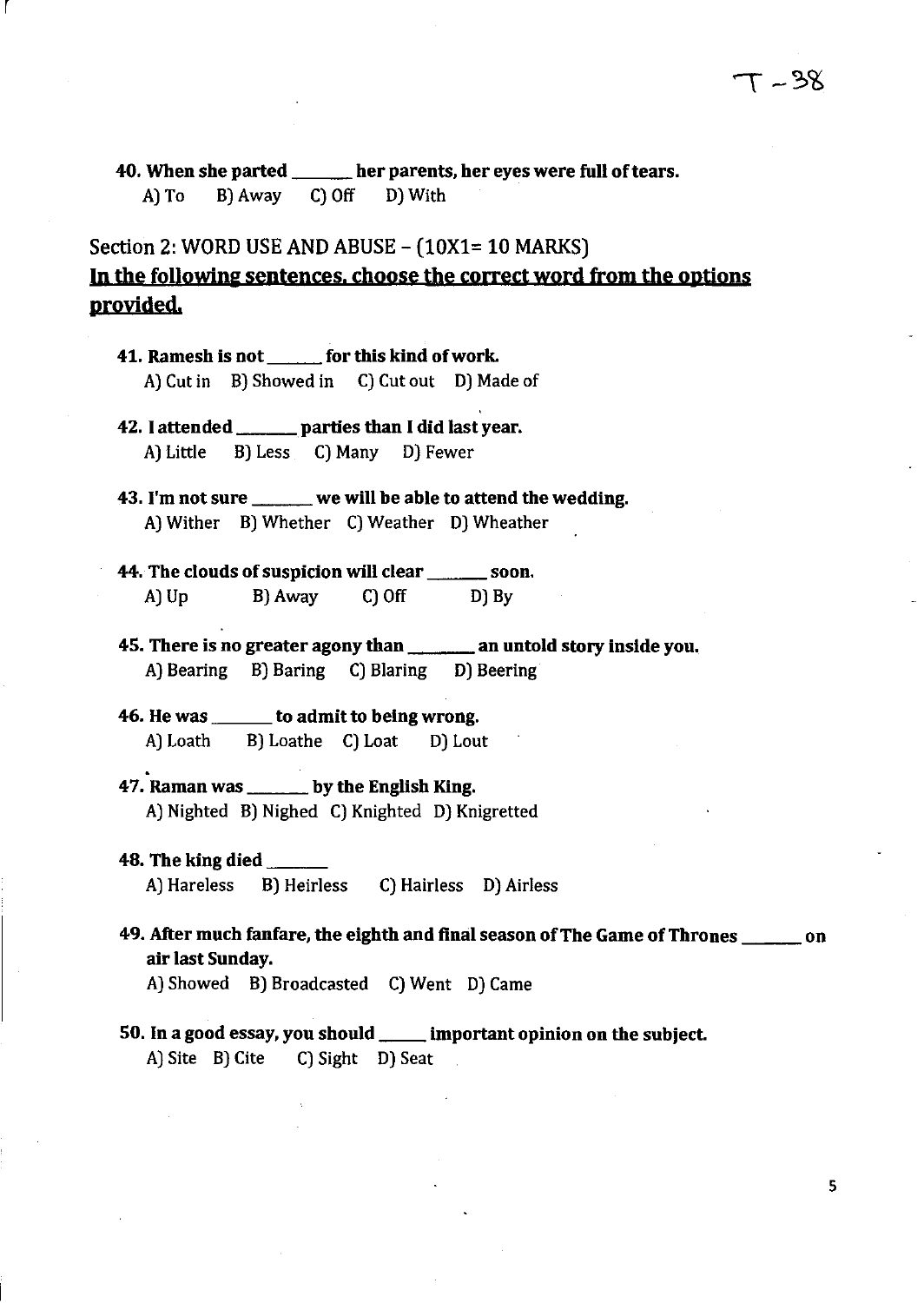$\mathfrak{c}$ 

# Section 3: VERBAL ABILITY - (5 X 1 = 5 marks)

# In each of the following sets of words. identify the pair that does not express the same relationship as the other three.

(B) Preparation/Success (D) Feeding/Nourishment

- 51. (A) Book/Read (C) Song/Listen
- (B) Film/Watch (D) Paper/Write
- 52. (A) Warning/Disaster (C) Vaccine/Prevention
- 53. (A) Daring/Timid (C) Clear/Vague
- (B) Beautiful/Pretty (D) Native/Alien
- 54. (A) Flour/Bread (C) Word/Sentence
- 55. (A) Texture/Smooth (C) Show/Interesting
- (B) Fruit/Cocktail (D) Book/Shelf
- (B) Taste/Sour (D) Sound/Melodious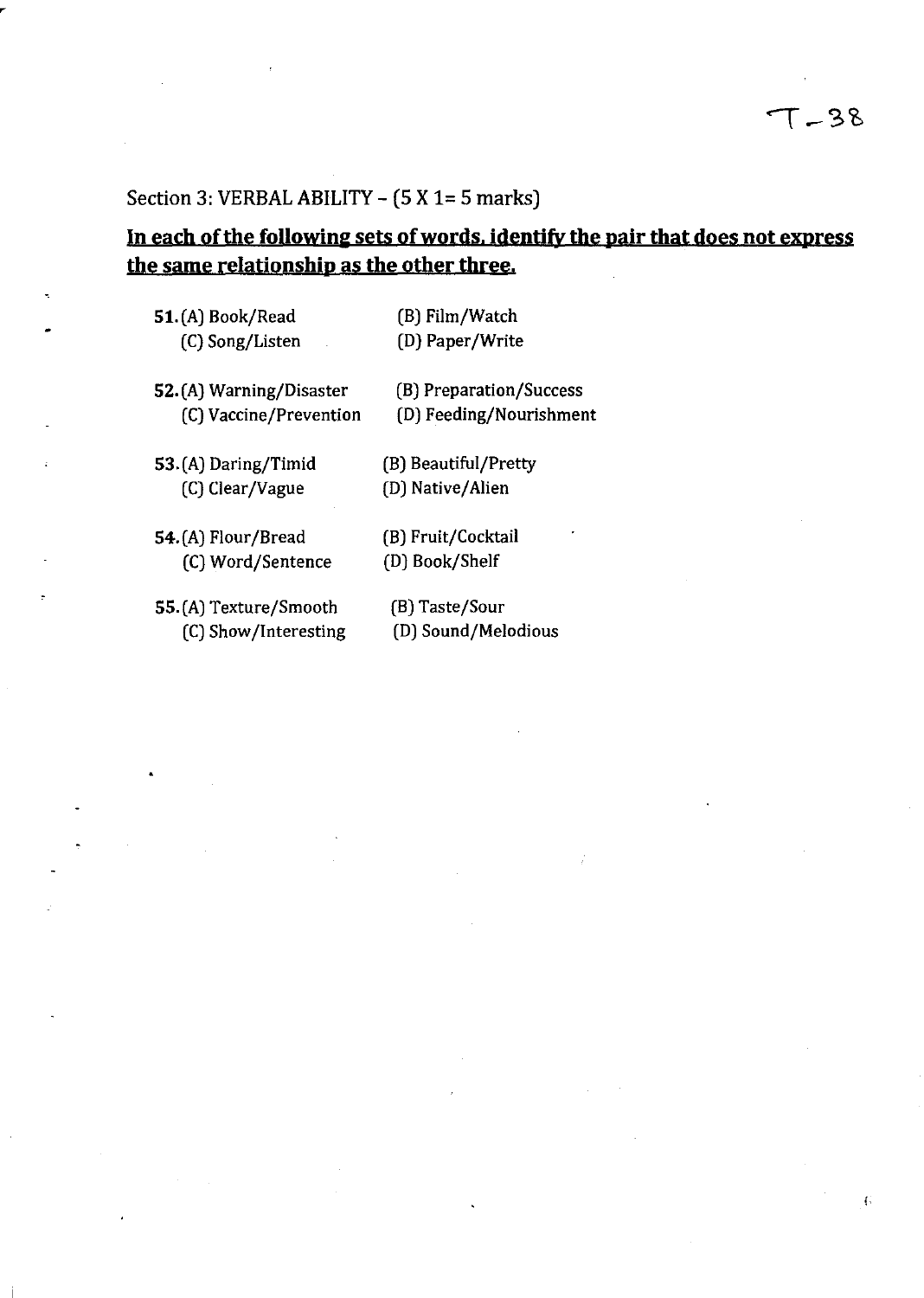# **III: READING COMPREHENSION (5Xl=5 MARKS) Read the following text carefully and answer the questions that follow. selecting the most appropriate option from the list provided. enter the correct answer in the OMR Sheet.**

Some communication theorists do not want to explain, predict, and control social behavior like the positivists. Instead, their goal is to understand how and why that behavior occurs in the social world. They postulate cultural theory that seeks to understand contemporary cultures by analyzing the structure and content of their communication. Cultural theory finds its origin in hermeneutic theory-the study of understanding, especially through the systematic interpretation of actions or texts. Hermeneutics originally began as the study or interpretation of the Bible and other sacred works. As it evolved over the last two centuries, it maintained its commitment to the examination of "objectifications of the mind" or "social creations". Just as the Bible was the "objectification" of early Christian culture, and those who wanted to understand that culture would study that text, most modern applications of hermeneutics are likewise focused on understanding the culture of the users of a specific text.

There are different forms of cultural theory. For example, social hermeneutics has as its goal the understanding of how those in an observed social situation interpret their own place in that situation. Ethnographer Michael Moerman explained how social hermeneutic theory makes sense of alien or unknown cultures. Social hermeneutic theory tries to understand how events "in the alien world make sense to the aliens, how their way of life coheres and has meaning and value for the people who live it." Another branch of cultural theory looks for hidden or deep meaning in people's interpretation of different symbol systems-for example, in media texts. As you might have guessed from these descriptions, cultural theory is sometimes referred to as interpretive theory. It seeks to interpret the meaning of texts for the agents that produce them and the audiences that consume them.

The ontology of cultural theory says that there is no truly "real," measurable social reality. Instead, "people construct an image of reality based on their own preferences and prejudices and their interactions with others, and this is as true of scientists as it is of everyone else in the social world." As such, cultural theory's epistemology, how knowledge is advanced, relies on the subjective interaction between the observer (the researcher or theorist) and his or her community. Put another way, knowledge is local; that is, it is specific to the interaction of the knower and the known.

Personal and professional values, according to Katherine Miller, are a "lens through which social phenomena are observed." A researcher interested in understanding teens' interpretations of social networking websites like Facebook, or one who is curious about meaning-making that occurs in the exchange of information among teen fans of an online simulation game, would rely on cultural theory.

7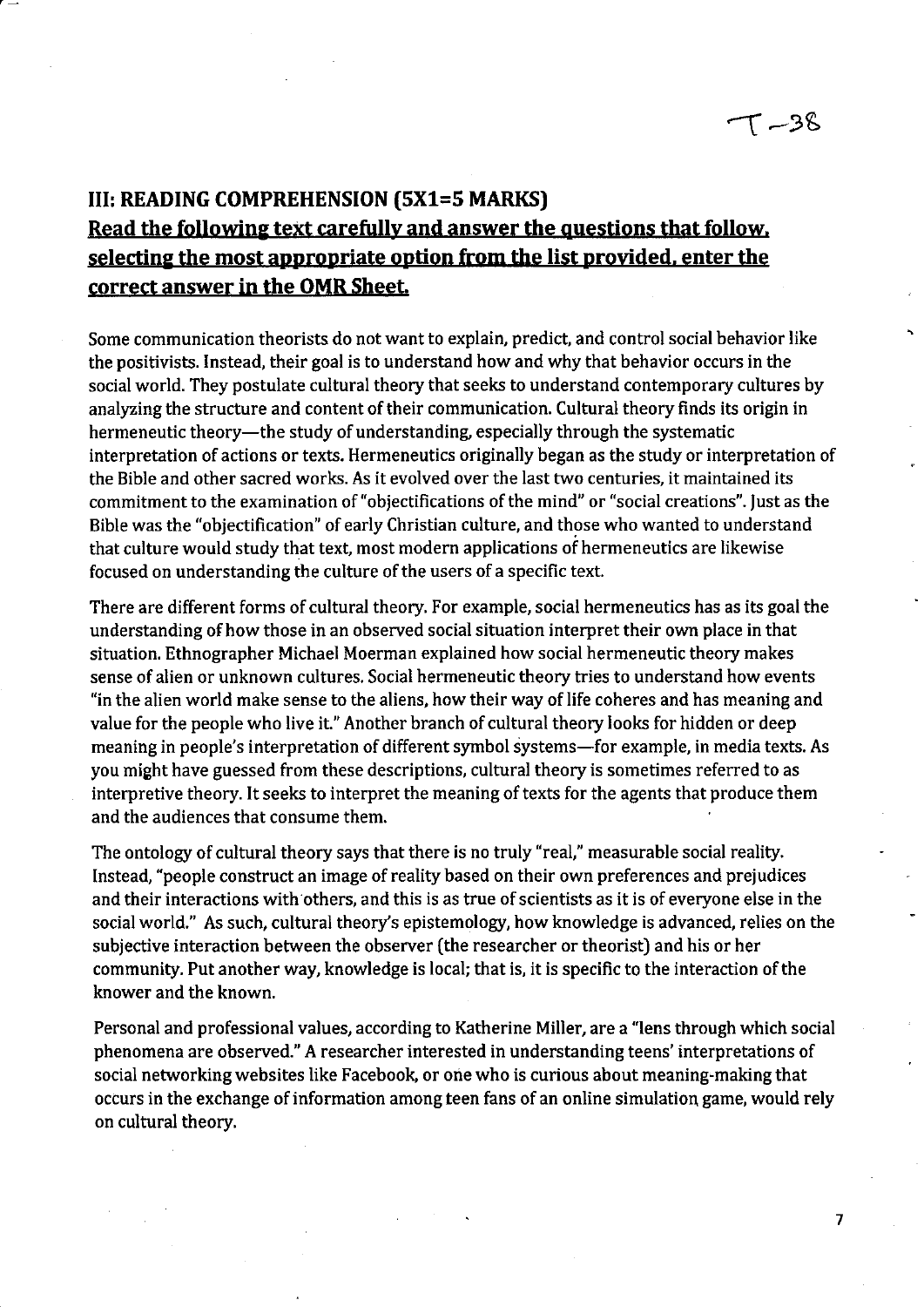## 56. Cultural theory, unlike the positivists:

- A) Focuses on predicting and controlling social behaviour.
- B) Attempts to understand the content of communication.
- C) Makes an objective study of cultural texts.
- 0) Seeks to explain social behaviour in a scientific manner.

# 57. Hermeneutics is a field of study that:

- A) Examines sacred literature.
- B) Analyses the cultural mores of a given period.
- C) Seeks to interpret texts or actions.
- 0) Involves the objectification of cultural norms.

## 58. Ethnography draws from social hermeneutics to:

- A) Understand the life of a community from the perspective of its members.
- B) Explain the meaning of various components of an alien lifestyle from an observer's point of view.
- C) Study similarities and differences among different ethnic groups.
- D) Undertake a study of the content of cultural texts.

### 59. By saying that there is no 'real' social reality, cultural theory suggests that:

- A) Reality is socially constructed.
- B) Reality is intersubjectively produced.
- C) All of the above.
- D) None of the above.

## 60. Katherine Miller is of the opinion that:

- A) Understanding social media sites is central to cultural theory.
- B) Interaction between teen fans of an online game determine the production of meaning.
- C) Observable phenomena must be socially interpreted.
- 0) Our interpretation of the world is prejudiced by our personal views and our occupational positions.

**\*\*\*\*** 

 $T - 38$